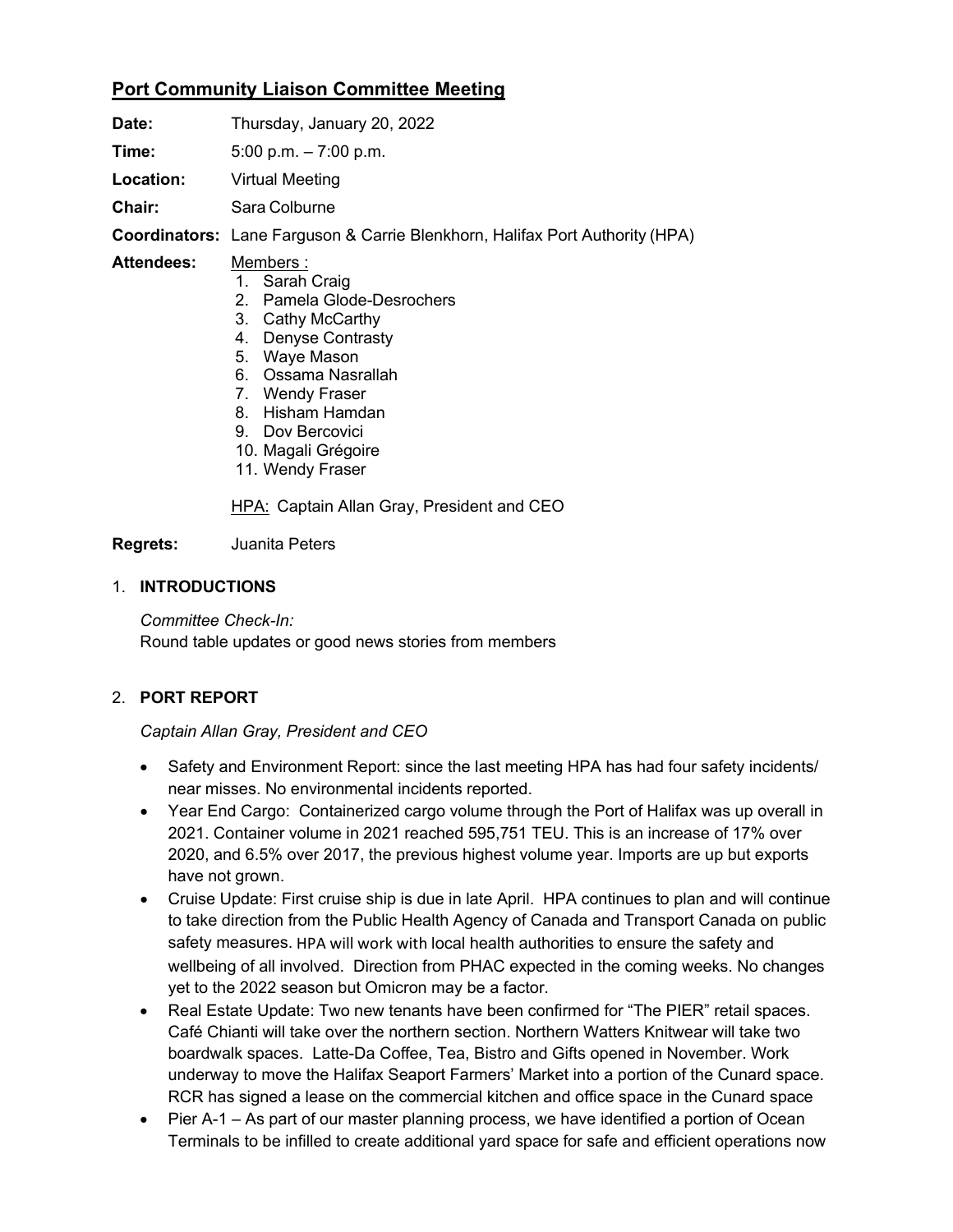and in the future. This is the space between Pier A-1 and Pier B. We anticipate using material excavated from downtown Halifax construction sites, most of which contains pyritic slate. A Fisheries Act Authorization was granted in 2018 by Fisheries and Oceans Canada and habitat offsetting will be implemented. All environmental requirements will be followed. We will start receiving slate sometime in April at this Ocean Terminals. Fairview Cove infilling will continue, estimated infilling will be completed there in approximately 12 months.

• CN Rail Moncton Ramp – Moncton ramp is now live. The yard has been expanded and additional shipping lines are now using it. New Brunswick and PEI truckers can drop off export containers and pick up import containers instead of trucking them to and from Halifax. Containers coming in by rail instead of by truck reduces truck traffic coming through downtown.

Questions & Feedback

- Members noted they are happy to see the new café at the PIER building look forward to the other tenants opening.
- Cpt. Gray shared how HPA is looking at how we can utilize the brow in the Seaport area as well, and currently in discussions with Transport Canada.
- Infilling Curious if any conversations took place with the Mi'kmaw communities?
	- $\circ$  Assessment was done back in 2018, Fisheries granted the approval at that time, but we hadn't acted on the infill area until now. Consultation did take place with the Mi'kmaw community when project was being planned.
- What impact has the Port seen in the supply chain, does it affect what you do?
	- $\circ$  We are seeing increase in volumes but there are times when ships bypass Halifax to get back on schedule, and there are times when Halifax receives an unscheduled vessel call because of congestion issues in other ports. This has an impact on the ability to plan, which affects the local labour force. It could take another year before we see any normality start to come back to the supply chain.
- What is the habitant offsetting that was mentioned?
	- $\circ$  Whenever we go any infilling, we work with DFO to discover various habitant offsets that we can do to counter the area of water we are taking. An example of this would be placing reef balls in the harbour through the Clean NS foundation. More information on the habitat offset and the reef ball project will be shared with the PCLC. The Halifax Port Authority will work with Clean Foundation Nova Scotia to have 260 reef balls installed as a method of environmental remediation.
- Insight into how NS can export better?
	- $\circ$  NS continually looking for new opportunities. 55% import, 45% export so we are reasonably balanced when compared to other Canadian ports.

### 3. **PRESENTATION**

### Cogswell Project and impact on Port Operations *Guest Speaker, Donna Davis, Project Manager for the Cogswell District project*

Donna Davis provided an overview of the Cogswell District project. This will be the biggest citybuilding project in the history of Halifax. The project was awarded to Dexter Construction in 2021. The project will be undertaken in in three phases with completion expected in 2026. Status update provided for Phase 1. Two detour roads will continue to allow sufficient traffic flow and will be constructed by early summer 2022. The project includes Stakeholder Engagement and meaningful Diversity & Inclusion initiatives are included throughout the lifecycle of the project with focus on African Nova Scotians and the Mi'kmaw community. A construction update mobile